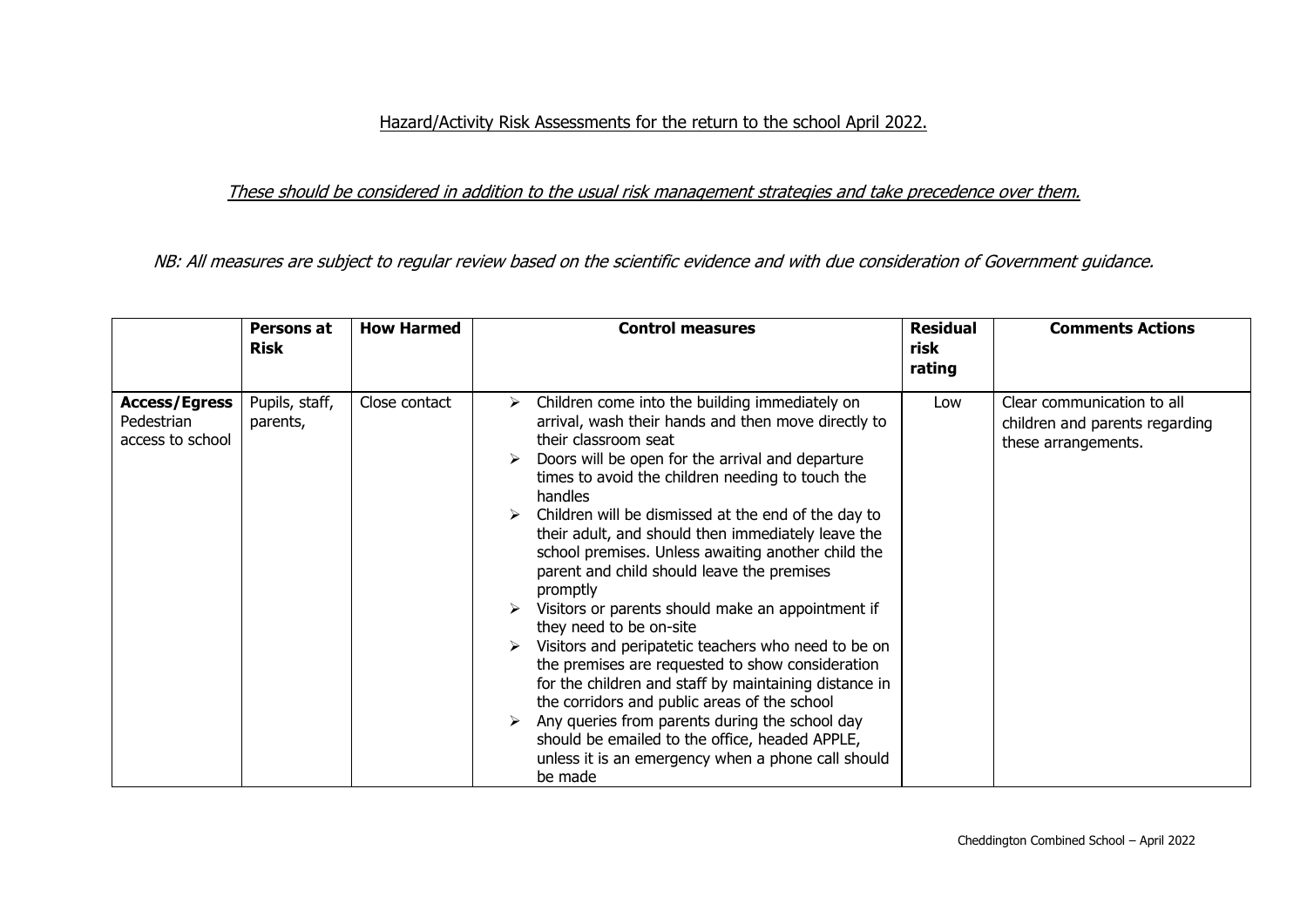|                                                                                                               | Persons at<br><b>Risk</b> | <b>How Harmed</b>                    | <b>Control measures</b>                                                                                                                                                                                                                                                                                                                                                                                                                                                                                                                                                                                                                                                                                            | <b>Residual</b><br>risk<br>rating | <b>Comments Actions</b>                                                             |
|---------------------------------------------------------------------------------------------------------------|---------------------------|--------------------------------------|--------------------------------------------------------------------------------------------------------------------------------------------------------------------------------------------------------------------------------------------------------------------------------------------------------------------------------------------------------------------------------------------------------------------------------------------------------------------------------------------------------------------------------------------------------------------------------------------------------------------------------------------------------------------------------------------------------------------|-----------------------------------|-------------------------------------------------------------------------------------|
|                                                                                                               |                           |                                      | Older pupils who would usually walk home alone<br>➤<br>will be dismissed as usual                                                                                                                                                                                                                                                                                                                                                                                                                                                                                                                                                                                                                                  |                                   |                                                                                     |
| <b>Play</b><br>equipment,<br>adventure<br>and fitness<br>equipment,<br>bark area and<br>forest school<br>area | Pupils, staff             | Contact and<br>transmission          | The fixed play equipment will be allowed to be<br>➤<br>used by the children on a rota basis.<br>Small play equipment will available to be used by<br>➤<br>YR and Y1 at lunchtime.<br>A range of lunchtime play equipment will be<br>available for use in second half of the summer term                                                                                                                                                                                                                                                                                                                                                                                                                            | Low                               | Clear communication to all<br>children regarding these<br>arrangements.             |
| <b>Catering</b>                                                                                               | Pupils                    | Contact and<br>transmission          | Children receiving school lunches will be provided<br>≻<br>with a hot lunch as ordered<br>Tables will be cleaned between sittings as pre-<br>➤<br>pandemic<br>$\triangleright$ Children who choose to bring their own lunch will<br>place their lunchbox on the trolley, and take any<br>rubbish home for disposal                                                                                                                                                                                                                                                                                                                                                                                                 | Low                               | Clear communication to all<br>children regarding these<br>arrangements.             |
| <b>Classrooms</b>                                                                                             | Pupils, staff             | Close contact<br>and<br>transmission | Classrooms may now be arranged as staff feel is<br>➤<br>best for the learning.<br>Children to continue to have allocated seating<br>where this is practicable.<br>Staff may continue wear face shields whilst in<br>school during any outbreaks if they wish (Face<br>masks are not appropriate as they impede<br>communication with young children. However,<br>some staff may still choose to wear these in class<br>and will explain to the children why)<br>Children in KS2 to bring and use their own<br>stationery equipment as well as a water bottle<br>(stationery should be in a small pencil case and<br>should remain in school if at all possible). Children<br>in KS1 use shared classroom equipment | Low                               | Clear communication to all<br>children and parents regarding<br>these arrangements. |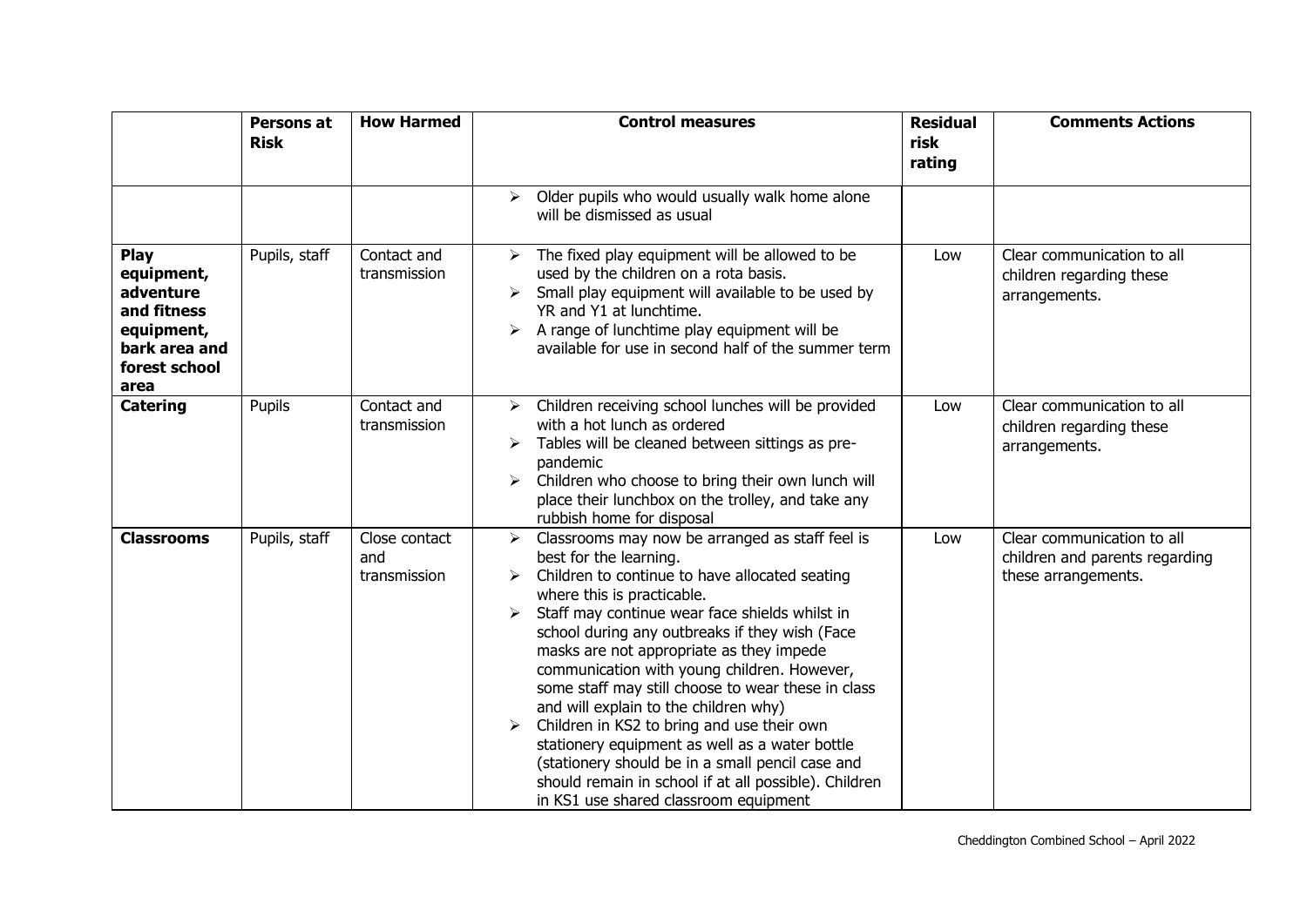|                                  | Persons at<br><b>Risk</b>                   | <b>How Harmed</b>                    | <b>Control measures</b>                                                                                                                                                                                                                                                                                                                                                                                                                                                                                                                                                                                                                            | <b>Residual</b><br>risk<br>rating | <b>Comments Actions</b>                                                             |
|----------------------------------|---------------------------------------------|--------------------------------------|----------------------------------------------------------------------------------------------------------------------------------------------------------------------------------------------------------------------------------------------------------------------------------------------------------------------------------------------------------------------------------------------------------------------------------------------------------------------------------------------------------------------------------------------------------------------------------------------------------------------------------------------------|-----------------------------------|-------------------------------------------------------------------------------------|
|                                  |                                             |                                      | $\triangleright$ Children to continue to usually remain seated<br>unless moving to a break activity outdoors<br>Carpet time should only be used when essential<br>part of the learning<br>Chairs and desks to be cleaned daily<br>Spillages cleaned up promptly<br>$\triangleright$ YR and Y1 outdoor classrooms may be used by the<br>class group exclusively<br>All classrooms to be kept well-ventilated with<br>windows open or on open-lock all day depending<br>on the weather. Even in very cold weather one<br>window must be open beyond open-lock<br>Classroom doors to be kept open to avoid touching<br>handles and to aid ventilation |                                   |                                                                                     |
| <b>Cloakrooms</b><br>and lockers | Pupils, staff                               | Close contact<br>and<br>transmission | Cloakroom areas and lockers may be used, but the<br>➤<br>children will be encouraged to be considerate to<br>others and to be patient                                                                                                                                                                                                                                                                                                                                                                                                                                                                                                              | Low                               | Clear communication to all<br>children and parents regarding<br>these arrangements. |
| <b>Corridors</b>                 | Pupils, staff,<br>and all adults<br>on site | Close contact<br>and<br>transmission | Children to move in single file on the left-hand side<br>of a corridor<br>Lingering in the corridors will not be permitted                                                                                                                                                                                                                                                                                                                                                                                                                                                                                                                         | Low                               | Clear communication to all<br>children and parents regarding<br>these arrangements. |
| <b>Curriculum</b>                | Pupils, staff                               | Close contact<br>and<br>transmission | The first priorities will continue to be the emotional<br>➤<br>and mental well-being of the children and their<br>learning<br>Laptops can be shared<br>Learning at home activities will be offered to those<br>children who are advised at any time to remain at<br>home for self-isolation reasons under Covid-19<br>management guidance<br>Work completed will be marked on-site where<br>possible                                                                                                                                                                                                                                               | Low                               | Clear communication to all<br>children and parents regarding<br>these arrangements. |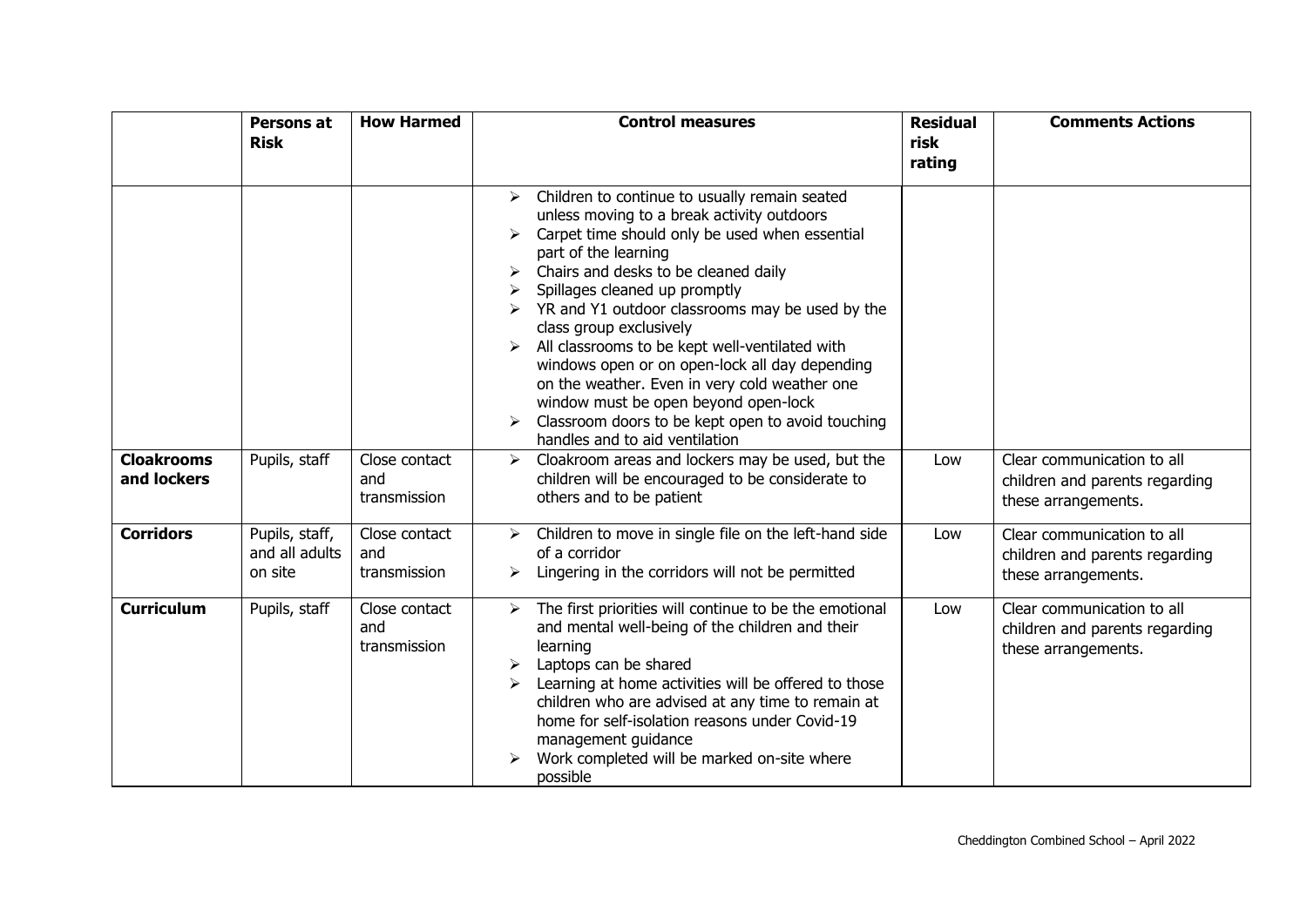|                       | Persons at<br><b>Risk</b> | <b>How Harmed</b>                                           | <b>Control measures</b>                                                                                                                                                                                                                                                                                                                                                                                                                                                                                                                                                                                                                                                                                                                                                                                                                                                                                                                                                                                               | <b>Residual</b><br>risk | <b>Comments Actions</b>                                                             |
|-----------------------|---------------------------|-------------------------------------------------------------|-----------------------------------------------------------------------------------------------------------------------------------------------------------------------------------------------------------------------------------------------------------------------------------------------------------------------------------------------------------------------------------------------------------------------------------------------------------------------------------------------------------------------------------------------------------------------------------------------------------------------------------------------------------------------------------------------------------------------------------------------------------------------------------------------------------------------------------------------------------------------------------------------------------------------------------------------------------------------------------------------------------------------|-------------------------|-------------------------------------------------------------------------------------|
|                       |                           |                                                             |                                                                                                                                                                                                                                                                                                                                                                                                                                                                                                                                                                                                                                                                                                                                                                                                                                                                                                                                                                                                                       | rating                  |                                                                                     |
|                       |                           |                                                             | Homework including reading, spellings and tables<br>➤<br>will be set for $Y1 - Y6$ , with homework books<br>provided for its completion<br>Peripatetic teachers will continue to use radio<br>➤<br>contact to call children to their lessons to reduce<br>movement around the building                                                                                                                                                                                                                                                                                                                                                                                                                                                                                                                                                                                                                                                                                                                                |                         |                                                                                     |
| <b>Fire</b>           | Pupils, staff             | Injury<br>treatment<br>Close contact<br>and<br>transmission | Should the fire alarm sound, then classes will exit<br>➤<br>the building using their correct exit from their<br>learning space, and line up on the playground<br>Usual safety procedures will be followed regarding<br>registration of all children and staff                                                                                                                                                                                                                                                                                                                                                                                                                                                                                                                                                                                                                                                                                                                                                         | Low                     | Clear communication to all<br>children and parents regarding<br>these arrangements. |
| <b>First aid kits</b> | Pupils, staff             | Injury<br>treatment<br>Close contact<br>and<br>transmission | All staff have completed a first aid refresher course<br>≻<br>There are sufficient first aid kits for each class to<br>have access to one with a class specific record book<br>The kits are to be regularly checked to ensure they<br>remain adequately stocked.<br>There must be no illegal items in the first aid kits<br>i.e. Aspirin, Paracetamol, creams etc.<br>Medical bags for each class will be available to<br>store any inhalers and essential medical provision<br>for the children in that class<br>Children with severe reactions/specific needs are<br>displayed in the first aid room, and are known to<br>staff<br>PPE available in the event of a child or adult<br>↘<br>displaying symptoms of the virus $-$ actions as<br>advised on the PHE flowchart for schools will be<br>followed<br>Any child requiring medication under prescription<br>instruction necessary during the time in school will<br>require specific parental permission for this to be<br>administered by the trained adults | Low                     | Please note: an ambulance takes<br>at least 30 minutes from SMH.                    |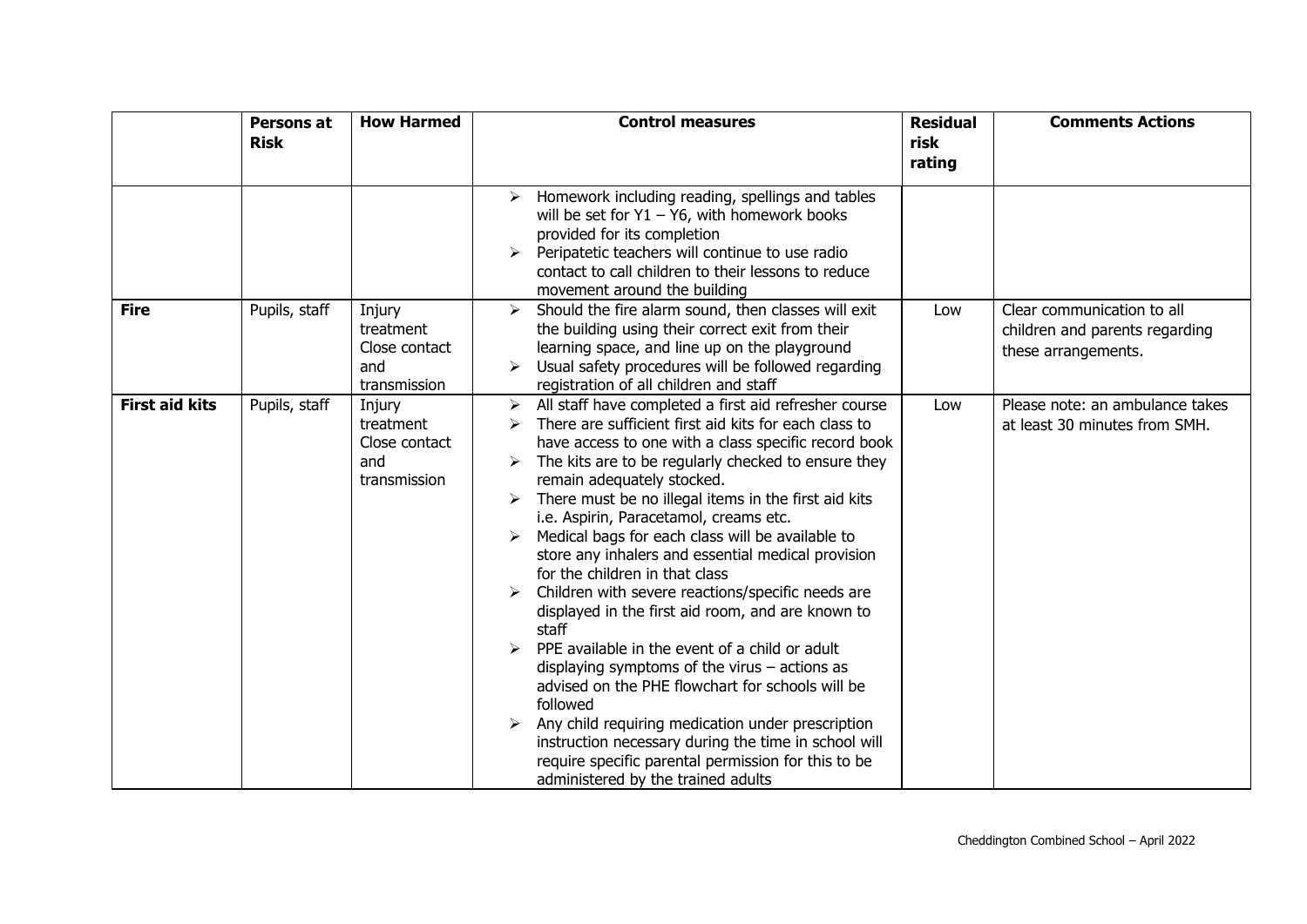|                                    | Persons at<br><b>Risk</b> | <b>How Harmed</b>                                                                              | <b>Control measures</b>                                                                                                                                                                                                                                                                                                                                                                                                                                    | <b>Residual</b><br>risk | <b>Comments Actions</b>                                                            |
|------------------------------------|---------------------------|------------------------------------------------------------------------------------------------|------------------------------------------------------------------------------------------------------------------------------------------------------------------------------------------------------------------------------------------------------------------------------------------------------------------------------------------------------------------------------------------------------------------------------------------------------------|-------------------------|------------------------------------------------------------------------------------|
|                                    |                           |                                                                                                |                                                                                                                                                                                                                                                                                                                                                                                                                                                            | rating                  |                                                                                    |
| <b>Hygiene</b>                     | Pupils, staff             | Close contact<br>and<br>transmission                                                           | $\triangleright$ Hand washing with soap and water to be done on<br>entry and at frequent times during the day<br>Tissues will be binned on use, by the children, into<br>a lidded bin                                                                                                                                                                                                                                                                      | Low                     | Clear communication to all<br>children and parents regarding<br>these arrangements |
| <b>Maintenance</b><br>and cleaning | <b>Staff</b>              | Close contact<br>and<br>transmission                                                           | Cleaning staff to be provided with appropriate PPE<br>➤<br>as needed<br>Thorough cleaning daily of learning areas<br>➤<br>Door handles of the hygiene facilities to be wiped<br>⋗<br>mid-day in addition to the end of the day cleaning<br>procedures<br>Banisters to be cleaned mid-day in addition to the<br>➤<br>end of the day as they are a potential high touch<br>point                                                                             | Low                     | Clear communication to all staff<br>regarding these arrangements                   |
| <b>Staffing</b>                    | <b>Staff</b>              | Close contact<br>and<br>transmission                                                           | The emotional and mental well-being of the staff is<br>➤<br>paramount - all practices are therefore kept under<br>constant review<br>Staff meetings and training will continue as normal<br>➤                                                                                                                                                                                                                                                              | Low                     | Clear communication to all staff<br>regarding these arrangements                   |
| <b>Staff area</b>                  | <b>Staff</b>              | Close contact<br>and<br>transmission<br>Slips, trips,<br>falls, scalds,<br>hygiene             | Staff to use the staffroom as normal<br>⋗<br>Attention to be paid to good housekeeping in the<br>≻<br>staff areas<br>Staff may choose to continue bring their own travel<br>➤<br>mug<br>Staff room may be used as pre-pandemic for PPA<br>➤<br>and by the Caretaker (possibly also for some<br>confidential meetings)                                                                                                                                      | Low                     | Clear communication to all staff<br>regarding these arrangements                   |
| <b>Toilets</b>                     | Pupils, staff             | Close contact<br>and<br>transmission<br>Hygiene, slips,<br>trips, falls,<br>trapped<br>persons | Each year group up to and including Y3 will use a<br>$\blacktriangleright$<br>hygiene facility allocated to their class $-$ no more<br>than 32 children. This will be by year group not<br>gender. Y4, Y5 and Y6 will use shared facilities by<br>gender, with classes being allocated a female<br>cubicle per class to minimise risk of cross-class<br>contamination. Y5 and Y6 classes will share a male<br>cubicle, Y4 boys will use a separate cubicle | Low                     | Clear communication to all<br>children and parents regarding<br>these arrangements |